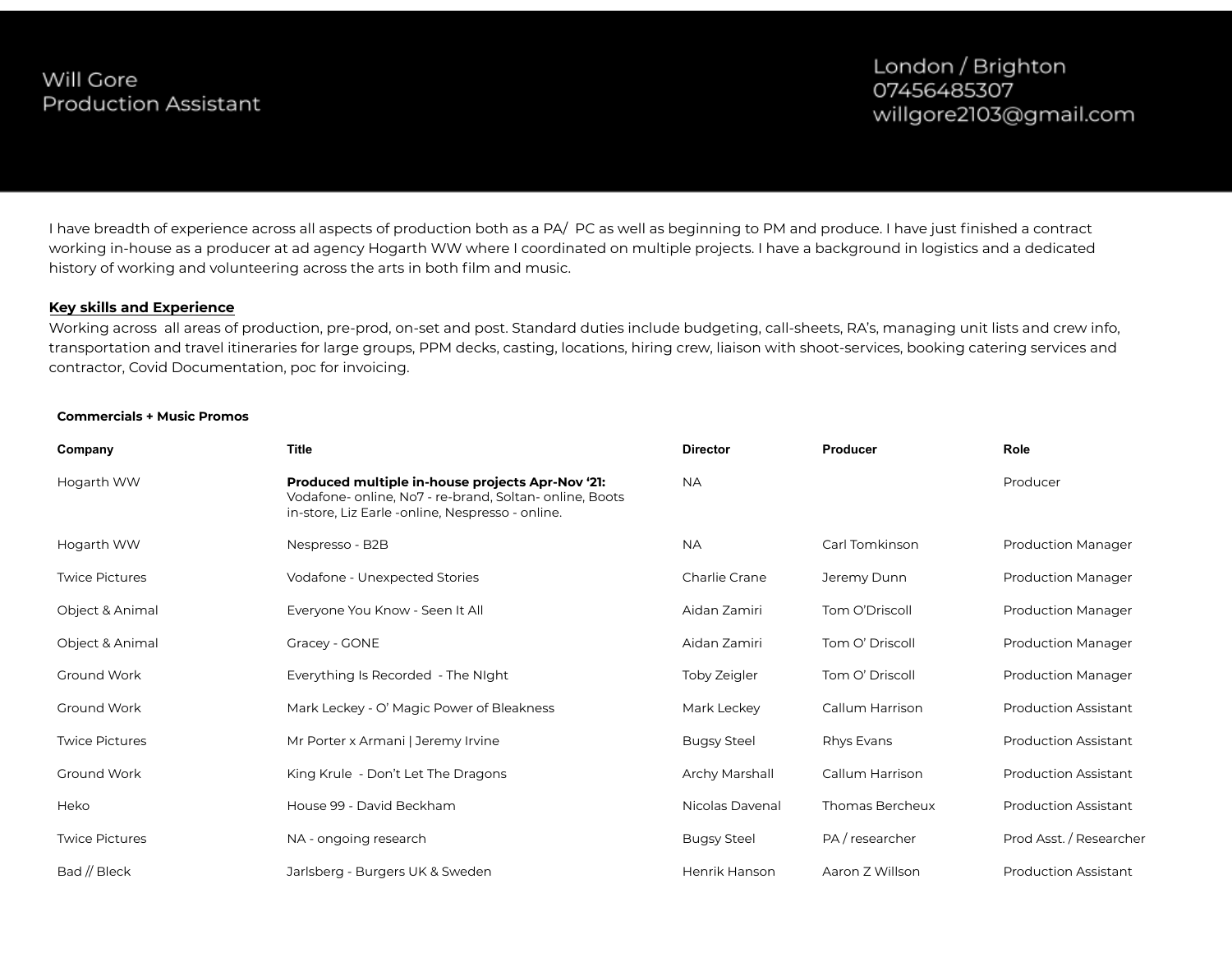| <b>Twice Pictures</b>      | Mastercard XT Brand                   | <b>Bugsy Steel</b>        | Rhys Evans              | <b>Production Assistant</b> |
|----------------------------|---------------------------------------|---------------------------|-------------------------|-----------------------------|
| Radical Media              | Samsung - DaVinci                     | NA - Internal             | Ben Schneider           | <b>Production Assistant</b> |
| Pulse Films                | Loyle Carner 'Ottolenghi"             | Oscar Hudson              | Callum Harrison         | <b>Production Assistant</b> |
| Art Partner                | Mulberry - Oliver Hadlee Pearch       | Oliver Hadlee<br>Pearch   | Emilie Dumas            | <b>Production Assistant</b> |
| Some Such                  | Fat White Family                      | CC. Wade                  | Aaron Z. Willson        | <b>Production Assistant</b> |
| Agile Films                | Marikia Hackman - The One             | Louis Bhose               | Callum Harrison         | <b>Production Assistant</b> |
| <b>Twice Pictures</b>      | Mercedes - Mr Porter                  | <b>Bugsy Steel</b>        | Rhys Evans              | <b>Production Assistant</b> |
| Ground Work                | The Face - Car Culture Bradford       | Sam Aminzadeh             | Aaron Z. Willson        | <b>Production Assistant</b> |
|                            |                                       |                           |                         |                             |
| My Accomplice              | Blackbear - Hot Girl Bummer           | Adam Powell               | Andrew Rawson           | <b>Production Assistant</b> |
| Comedy Central (Viacomm)   | Comedy Central Chart Show             | Ashlee Jadee              | Nima Shahmalekpur       | Second Assistant DIr.       |
| Friend                     | Ashnikko - Stupid                     | Lucrecia Taormina         | Joseph Goldman          | <b>Production Runner</b>    |
| Hatch                      | DW Fitness FIrst                      | Imogen Lodewyke           | Mark Harrison           | <b>Production Runner</b>    |
| <b>Gravity Road</b>        | Sainsbury's - Missions                | Paul Butterworth          | <b>Richard Grisman</b>  | <b>Production Runner</b>    |
| <b>RAWR</b>                | RAWR - Bankside Yards                 | Matthew Hoult             | Ferdinand Kuyper        | Runner / Driver             |
| The & Partnership          | Hive - Welcome to My World            | Ollie & Ollie             | Rhys Evans              | Runner / Driver             |
| Dazed Media                | Adidas x Olivia Oblanc                | Stephen Isaac -<br>Wilson | Cecilia Linares         | Runner / Driver             |
| <b>Black Sheep Studios</b> | Yamaha - Make Waves                   | Saul + Josh               | Callum Harrison         | Runner                      |
| Inside Job (Prodigious UK) | Saatchi - Internal Film Shoot         | Ben Hume-Paton            | Joe Myers               | Runner                      |
| Stink                      | Ray Blk - Empress                     | Geej Ower                 | <b>Scarlett Barclay</b> | Runner                      |
| Universal Music            | Slaves - Magnolia                     | Phil Poole                | Emilia Reid             | Runner                      |
| Pulse                      | Baauer - What A Man                   | Peter Marsden             | Scarlett Barclay        | Runner                      |
| Tenentnet                  | Alabaster dePlume - Be Nice to People | Jordan Copeland           | Ami Copeland            | Runner                      |
| Film                       |                                       |                           |                         |                             |
| Company                    | <b>Title</b>                          | <b>Director</b>           | Producer                | Role                        |
| Untitled Eduvision Series  | Roarsum                               | Tyler Hall                | Jodi Lenon              | Production Driver           |